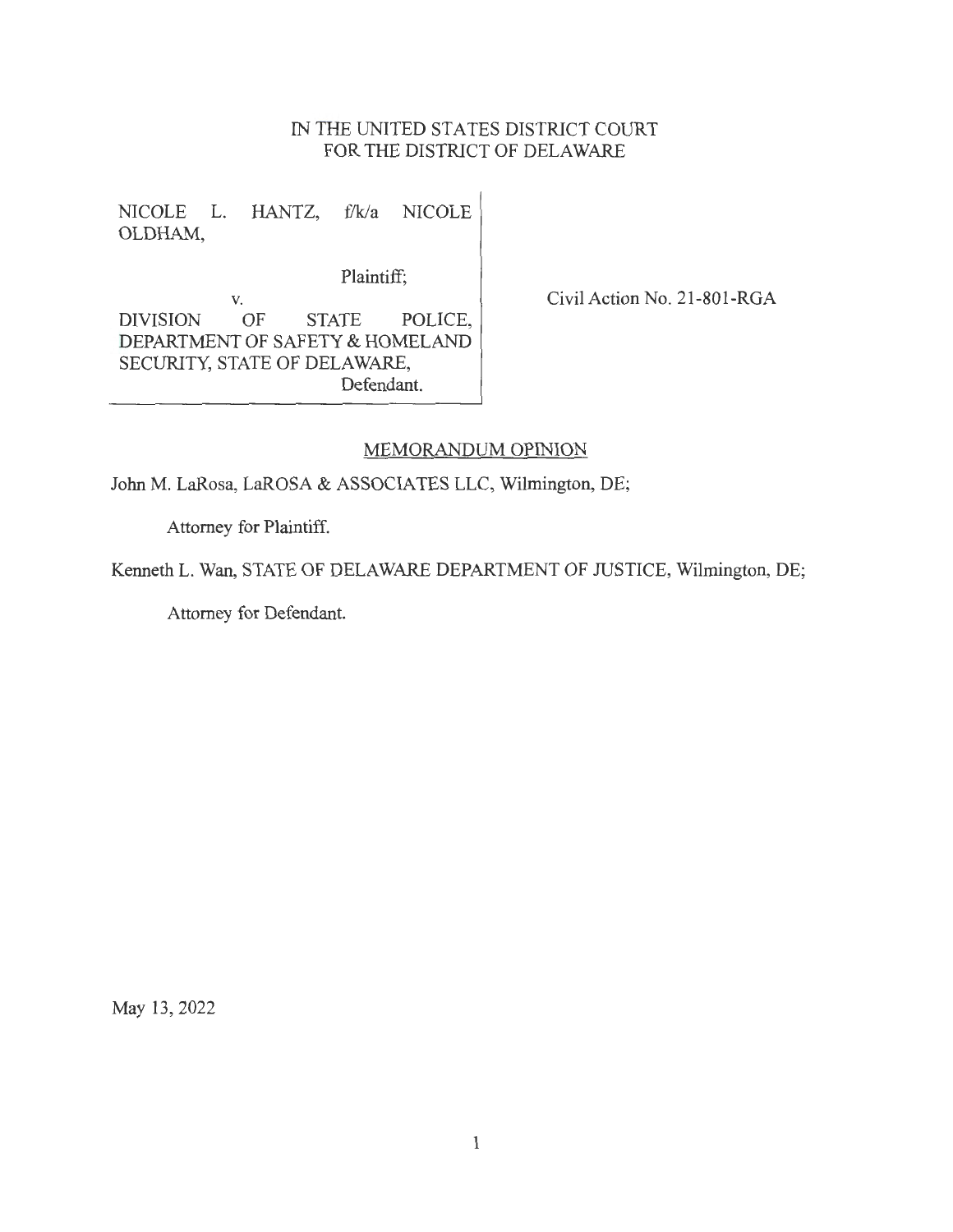Before me is Defendant's motion to dismiss. (D.I. 7). I have considered the parties' briefing. (D.I. 8, 9, 10). For the following reasons, Defendant's motion is DENIED.

## **I. BACKGROUND**

Plaintiff Nicole Hantz worked for Defendant Delaware State Police ("DSP") from 2002 to 2018. (D.I. 5 **11** 12, 184). In the First Amended Complaint ("FAC"), Hantz alleges incidents of bullying, disparate treatment, denial of benefits, and sexual advances and harassment. I focus here on some relevant allegations, all of which accept as true for purposes of this decision, leading up to Hantz's transfer and termination. "When Plaintiff was selected for the [Executive] Protection Unit "EPU"], male troopers placed a photo and a message in her mailbox falsely claiming that Plaintiff performed oral sex on Delaware 's Speaker of the House to gain the prestigious EPU job." *(Id.* 183). During her service in the EPU, Hantz attended a governors' convention in the Midwest with Corporal Rossi. "While driving to the convention in the Midwest, Rossi pretended to brake hard, pretended to merely hold Plaintiff back in the seat, reached his arm across the front seat of the car, and put his open hand on Plaintiff's breast numerous times." *(Id.* 193). At the convention, Rossi got a key to Hantz's hotel room from the front desk, let himself in, and "declared that he was going to stay in Plaintiff's room with her for the night." *(Id.* 101). Uncomfortable with the situation, Hantz locked herself in the bathroom and called for help. *(Id.*  $\mathbb{I}$  **103-105).** 

Hantz requested a transfer out of the EPU in 2016 and was transferred to Troop 4. *(Id.*   $\P$ [119-21). During her time on Troop 4, "on a nearly daily basis, Lieutenant John McColgan, a male, harassed and belittled Plaintiff in writing." (Id. 122). During a heated meeting, "McColgan put both of his hands on both of [Plaintiff's] breasts and forcefully pushed Plaintiff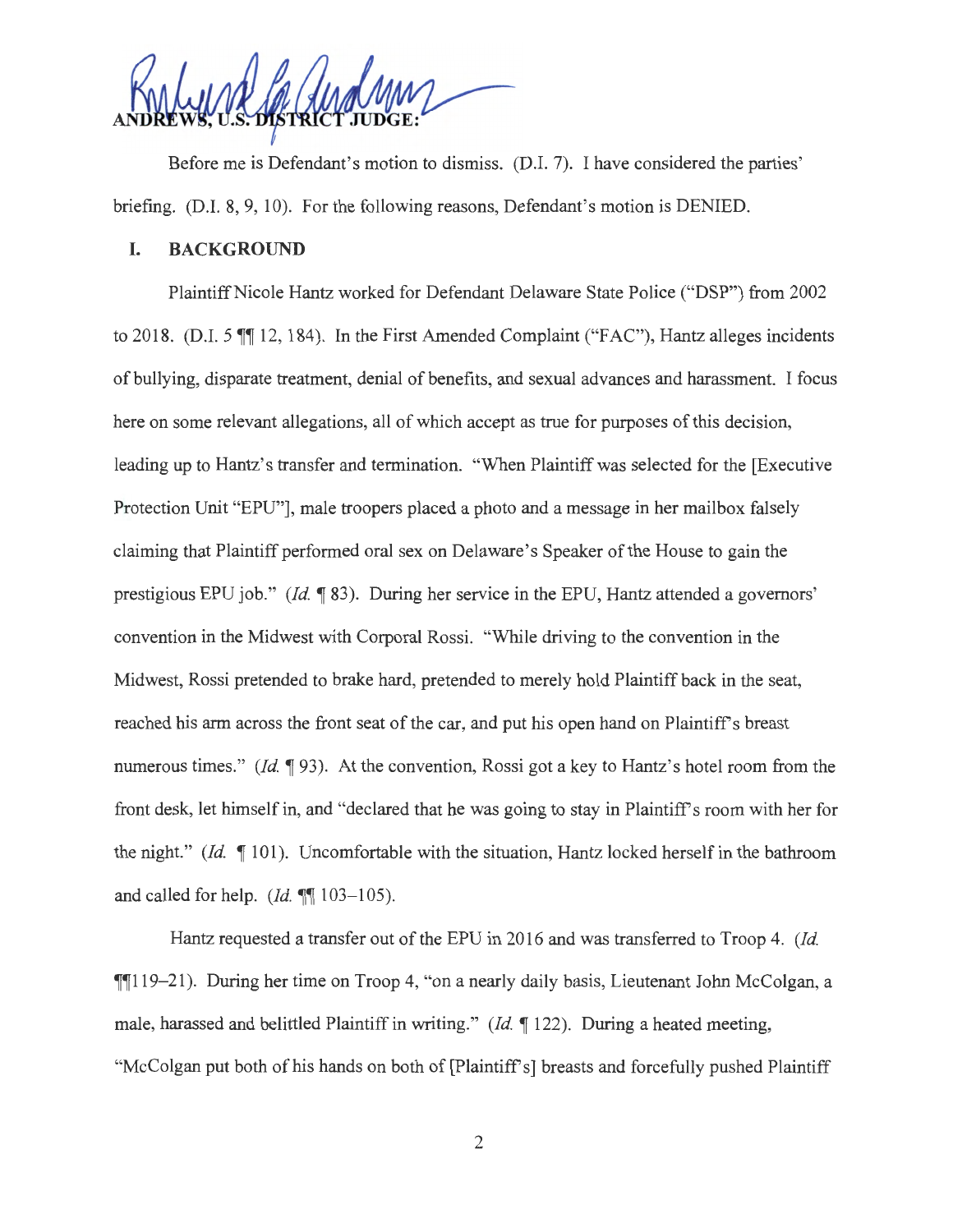out of his office." *(Id* 1134). In another meeting, "McColgan leaned back in his chair, grabbed his crotch, obscenely gestured toward Plaintiff, and told Plaintiff, 'Don't flatter yourself.'" (¶ 145). Hantz "told [Captain] Layfield that she ... wanted McColgan brought up on the ... charge of Conduct Unbecoming an Officer for pushing her in the breasts." *(Id.* 1139). In response, "Layfield said that he was not going to stand for Plaintiff throwing around the 'female card" and had Hantz sit in a conference room for her next two shifts. *(Id.*  $\P$  140–41).

"Layfield told detectives that he was not going to stop until he got Plaintiff out of Troop 4." *(Id* 1152). "[O]n January 29, 2018, Layfield violated policy by calling Plaintiff on vacation and prematurely told Plaintiff that she was being transferred to Troop 5." (Id. 11153, 155). "Troop 5 was the Troop farthest from Plaintiff's home" and "the same jurisdiction where Plaintiff's brother was found dead on the roadside." (Id. ¶156-57). On February 7, 2018, Hantz's "doctor ordered [her] on medical leave indefinitely for Stress and Depression." *(Id.* 1) 162). When Hantz emailed her doctor's note to DSP and Layfield, Layfield shared the note with individuals unauthorized to receive it, stating that the doctor was a "diet doctor" and that Hantz was "nuts" and out for "10-81," the "police code for a possible mentally handicapped subject." *(Id.* ¶ 162-75).

DSP "forced Plaintiff out on medical leave on February 9, 2018." *(Id* 1176). On October 23, 2018, Hantz filed a charge of discrimination with the Equal Employment Opportunity Commission (EEOC). (D.I. 8-2). The next week, Colonel McQueen notified Hantz that DSP "was separating her from employment effective December 31 , 2018." *(Id* **1181** ). The EEOC issued a Notice of Right to Sue on March 2, 2021. *(Id* **15).** Hantz filed this lawsuit on June 1, 2021. (D.I. 1). The operative complaint is the FAC. (D.I. 5). Hantz alleges a hostile work environment (Count I), involuntary transfer (Count II), involuntary termination (Count III),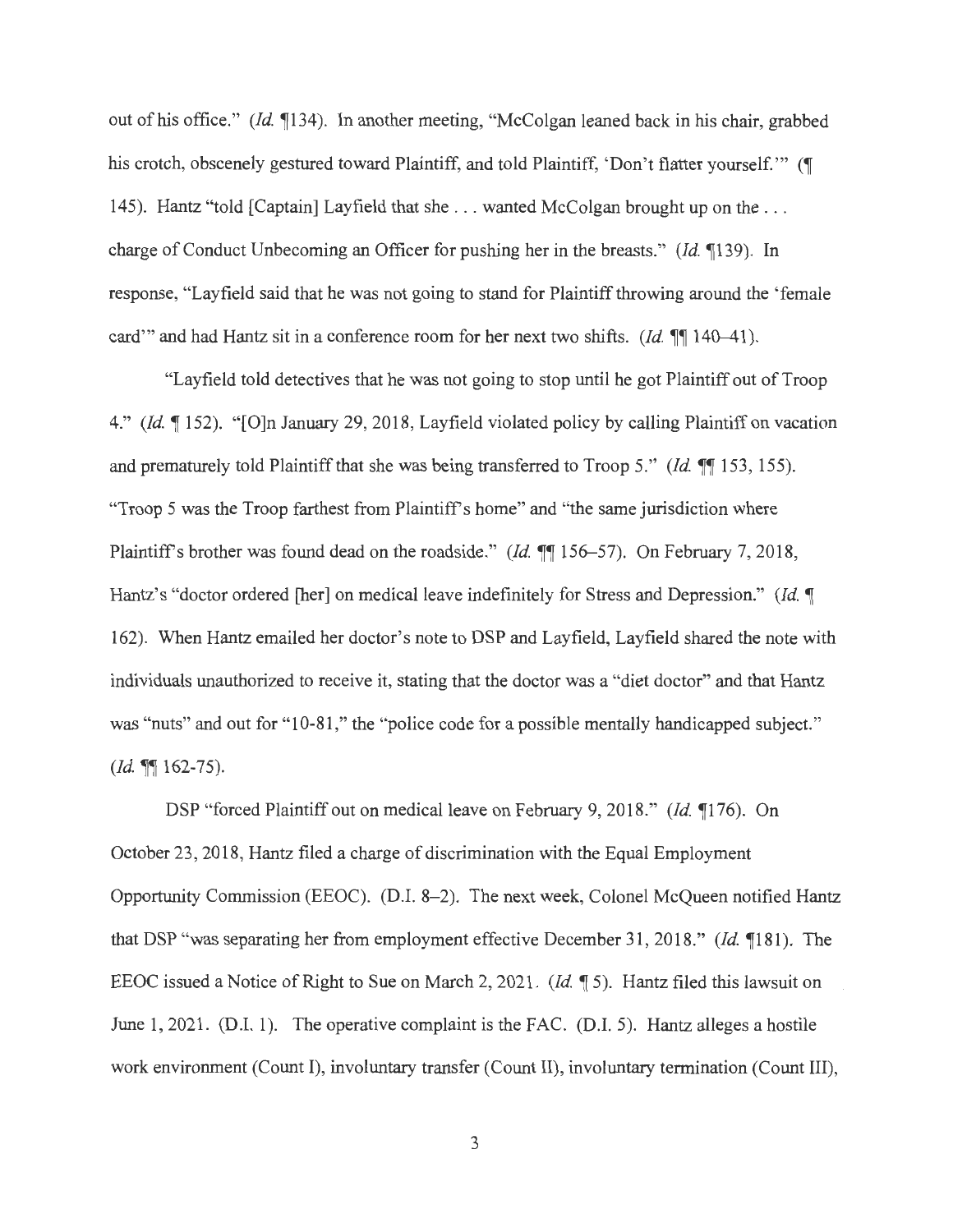and involuntary transfer and termination in retaliation (Counts IV and V). All counts allege violations of Title VII and the Delaware Discrimination in Employment Act ("DDEA").

### **II. LEGAL STANDARD**

### **A. Motion to Dismiss**

When reviewing a motion to dismiss pursuant to Federal Rule of Civil Procedure 12(b)(6), the Court must accept the complaint's factual allegations as true. *Bell At!. Corp. v. Twombly,* 550 U.S. 544, 555-56 (2007). The factual allegations do not have to be detailed, but they must provide more than labels, conclusions, or a "formulaic recitation" of the claim elements. *Id.* ("Factual allegations must be enough to raise a right to relief above the speculative level . . . on the assumption that all the allegations in the complaint are true (even if doubtful in fact)."). There must be sufficient factual matter to state a facially plausible claim to relief. *Ashcroft v. Iqbal,* 556 U.S. 662, 678 (2009). The facial plausibility standard is satisfied when the complaint's factual content "allows the court to draw the reasonable inference that the defendant is liable for the misconduct alleged." *Id.* at 665.

#### **B. Hostile Work Environment**

To allege a prima facie hostile work environment claim under Title VII and the DDEA, a plaintiff must "show (1) the employee suffered intentional discrimination because of their sex; (2) the discrimination was pervasive and regular; (3) the discrimination detrimentally affected the plaintiff; (4) the discrimination would detrimentally affect a reasonable person of the same sex in that position; and (5) the existence of *respondeat superior* liability." *Burgess v. Dollar Tree Stores, Inc.,* 642 F. App'x 152, 154-55 (3d Cir. 2016) (citation and quotation marks omitted); *Hyland v. Smyrna Sch. Dist.*, 608 F. App'x 79, 82 (3d Cir. 2015) ("The evidence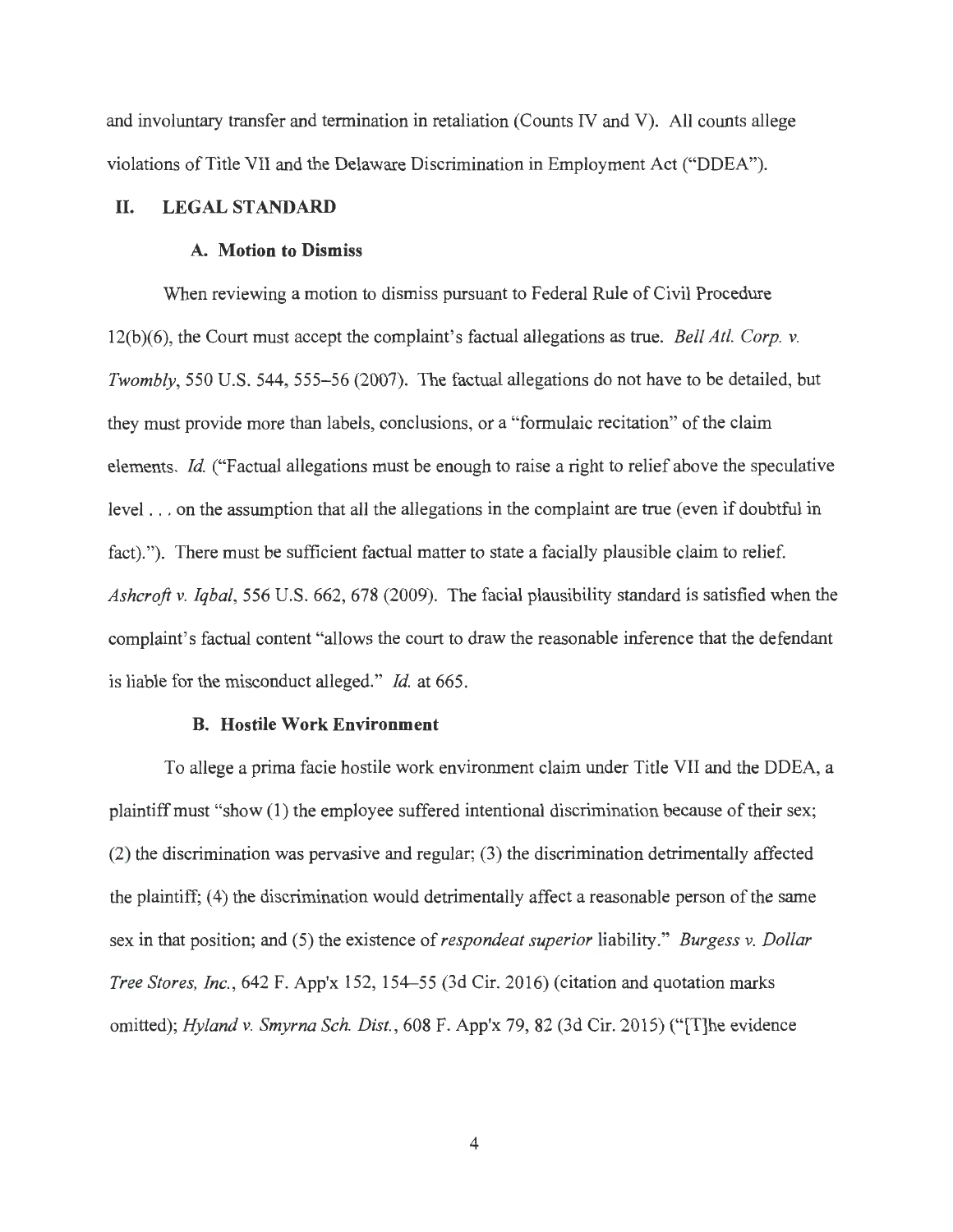needed to prevail under the DDEA is generally the same as that needed to prevail under Title VII.").

### **C. Involuntary Transfer and Termination**

To state a prima facie case of non-pay related gender discrimination under Title VII and the DDEA, a plaintiff must allege that (1) she is a member of a protected class, (2) an adverse employment action was taken against her, and (3) the circumstances of the adverse action give rise to an inference of discrimination. *Goosby v. Johnson & Johnson Med. , Inc. ,* 228 F.3d 313, 319 (3d Cir. 2000).

#### **D. Retaliation**

To state a claim for retaliation, a plaintiff must allege "(1) protected employee activity; (2) adverse action by the employer either after or contemporaneous with the employee's protected activity; and (3) a causal connection between the protected activity and her employer's adverse action." *Hazen v. Mod. Food Servs. , Inc. ,* 113 F. App'x 442, 443 (3d Cir. 2004). "Retaliation claims under the DDEA . .. should also be analyzed using the same framework." *Lehmann v. Aramark Healthcare Support Servs., LLC,* 630 F. Supp. 2d 388, 391 (D. Del. 2009).

### III. **DISCUSSION**

Defendant raises a litany of arguments for why I should dismiss Plaintiff's complaint. Generally, I find that Plaintiff has plausibly stated a claim for each Count. I address Defendant's less conclusory arguments below.

## **A. Count I Alleges a Continuing Violation**

Hantz sues under laws that have a 300-day statute of limitations. I can "consider[] the entire scope of a hostile work environment claim, including behavior alleged outside the statutory time period ... so long as an act contributing to that hostile environment takes place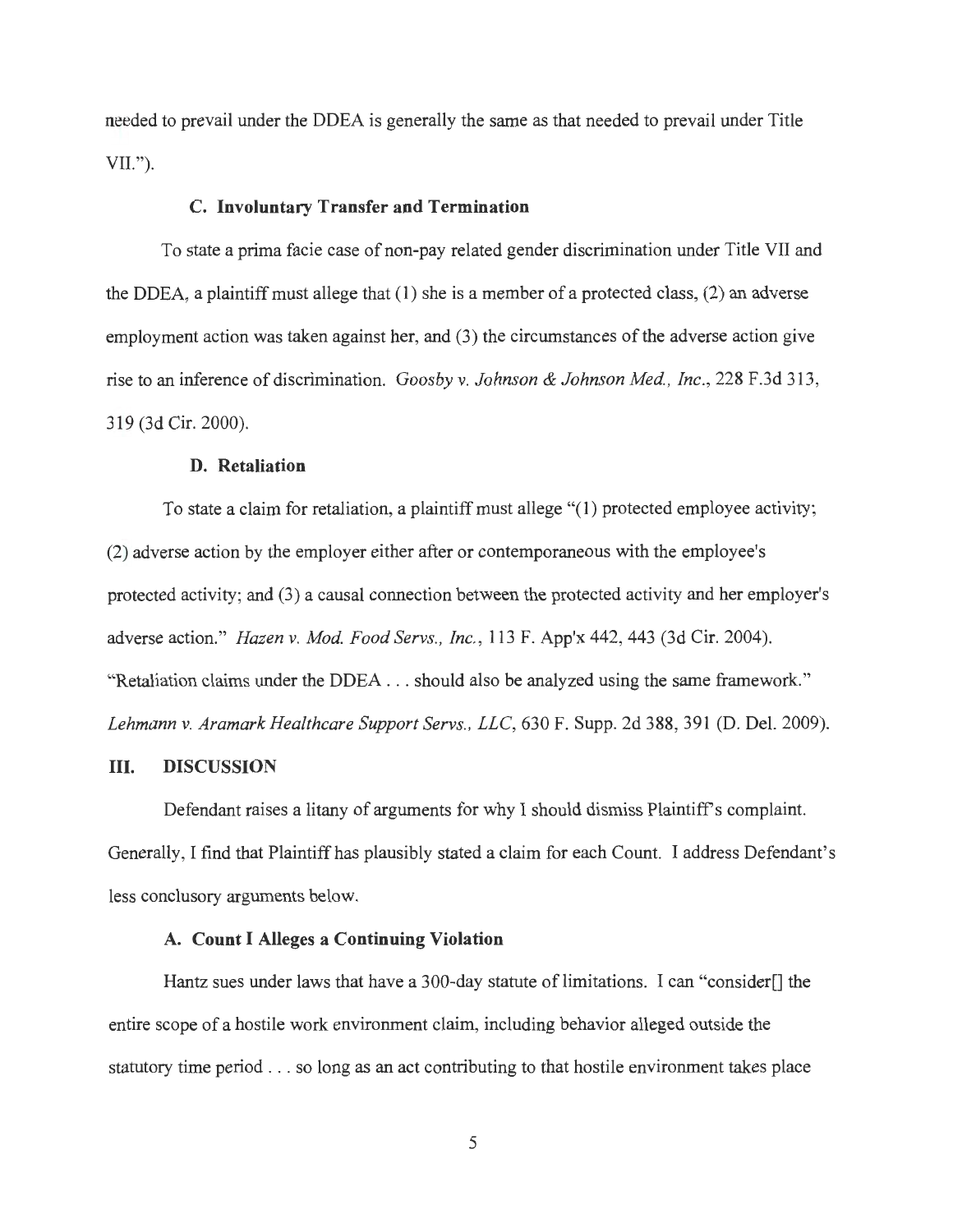within the statutory time period." *National R.R. Passenger Corp. v. Morgan*, 536 U.S. 101, 105 (2002).

Hantz has alleged dozens of incidents spanning sixteen years of employment. Defendant asks me to knock out some of these incidents under the theory that they are "discrete acts" and "cannot be aggregated under a continuing violations theory." (D.I. 10 at 1 (citing *O'Connor v. City of Newark,* 440 F.3d 125, 127 (3d Cir. 2006))). Upon removal of the discrete acts, according to Defendant, there are "temporal interruptions that break the continuing violation chain." (D.I. 10 at 2-3). Even if Defendant is right that discrete acts cannot be aggregated under a continuing violation claim,<sup>1</sup> Hantz has alleged many incidents that are not discrete acts. Construing the complaint in the light most favorable to Hantz, these non-discrete acts form a pattern that extends into the statute of limitations period. The effect of any temporal interruptions on the pattern of hostility ought to be decided on a more complete record, not on a motion to dismiss.

## **B. Exhaustion of Administrative Remedies**

Title VII claimants must exhaust their administrative remedies by filing a charge with the EEOC prior to filing a lawsuit. *Twillie v. Erie Sch. Dist.,* 575 F. App'x 28, 31 (3d Cir. 2014). Acts alleged in the lawsuit are properly exhausted when they "are fairly within the scope of [1] the prior EEOC complaint, or [2] the investigation arising therefrom." *Simko v. United States Steel Corp,* 992 F.3d 198, 207 (3d Cir. 2021) (citation omitted). Regarding the second prong,

<sup>&</sup>lt;sup>1</sup> I do not think there is consensus on this. *See Deering v. Hackensack Bd. of Educ.*, 2021 WL 508608, at \*5 n.5 (D.N.J. Feb. 11 , 2021) (harmonizing *O'Connor* with *Green v. Brennan,* 578 U.S. 547, 557 (2016), which described *Morgan* as "holding that a hostile-work-environment claim is a single 'unlawful employment practice' that includes every act composing that claim, whether those acts are independently actionable or not").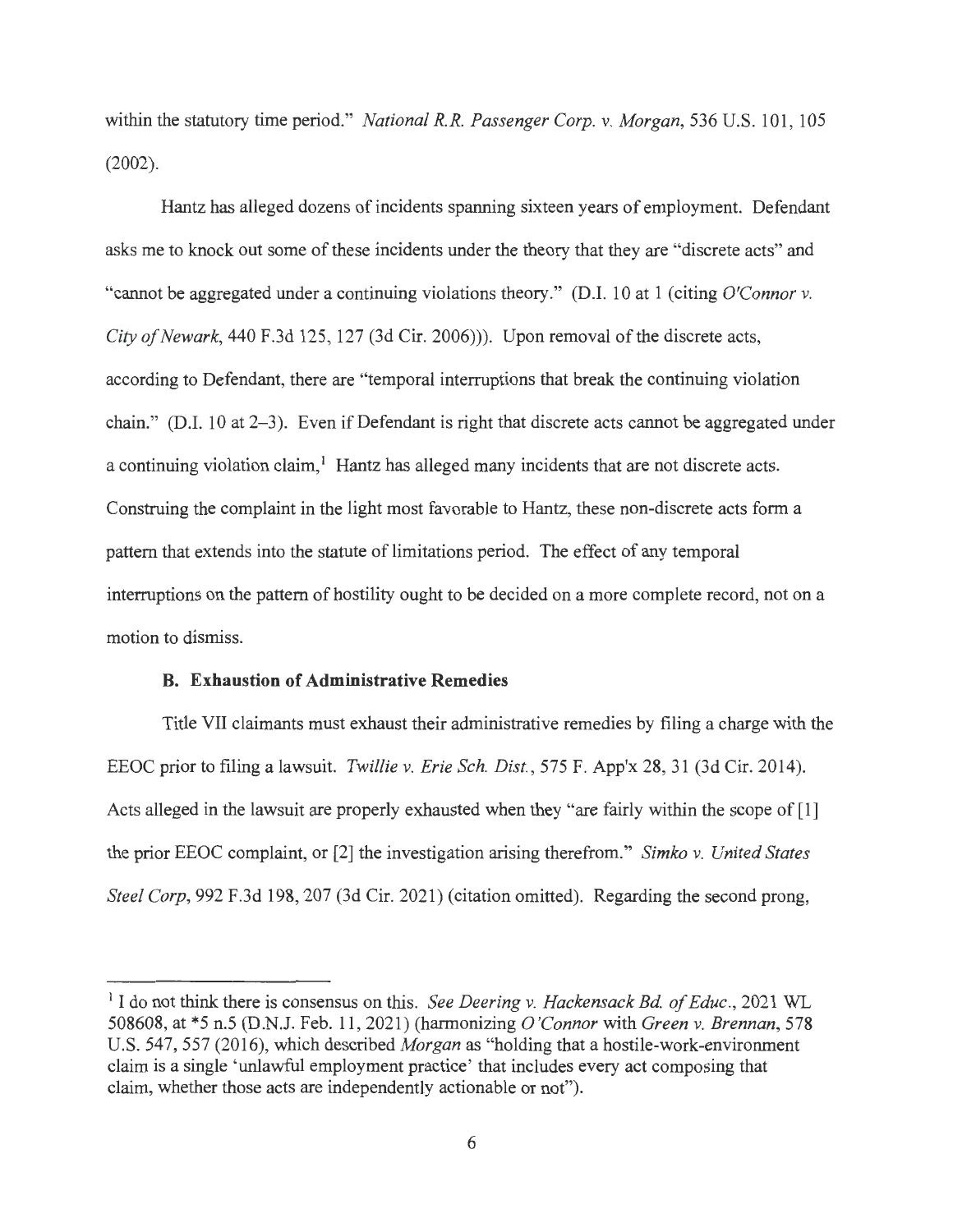"the Court must only look at the scope of the EEOC investigation that would reasonably grow out of, or arise from, the initial charge filed with the EEOC, irrespective of the actual content of the Commission's investigation." *Id.* at 208-09 (cleaned up).

Most factual allegations in the FAC were included in the EEOC charge. The FAC's newly alleged incidents are "sufficiently related" to the claims in the EEOC charge because Hantz detailed many of the same incidents over the same timeline, discussed many of the same actors, and alleged that she reported sex-based harassment multiple times during her employment at DSP. (D.I. 8-2 at 3 of 3); *see Simko*, 992 F.3d at 210–11 ("In comparing the two sets of allegations, we look for factual similarities or connections between the events described in the claims, the actors involved, and the nature of the employer conduct at issue.").

The fact that the EEOC charge did not include Hantz's termination is not dispositive. "[T]he parameters of the civil action in the district court are defined by the scope of the EEOC investigation which can reasonably be expected to grow out of the charge of discrimination, including new acts which occurred during the pendency of proceedings before the Commission." *Robinson v. Dalton,* 107 F.3d 1018, 1025-26 (3d Cir. 1997) (quotation omitted).

Hantz filed her EEOC charge on October 23, 2018. She was fired one week later. (FAC  $\P$ 181). She received a Notice of Right to sue on March 2, 2021. (FAC  $\P$  5). "[A] reasonable EEOC investigation would have inquired into the fact of Plaintiff's termination." *Tourtellotte v. Eli Lilly & Co.,* 2013 WL 1628603, at \*6 (E.D. Pa. Apr. 16, 2013), *affd,* 636 F. App'x 831 (3d Cir. 2016) (finding that the plaintiff had properly exhausted post-charge conduct, including plaintiff's termination several months after filing the EEOC charge); *see also Howze v. Jones & Laughlin Steel Corp. ,* 750 F.2d 1208, 1212 (3d Cir. 1984) (allowing plaintiff to amend her

7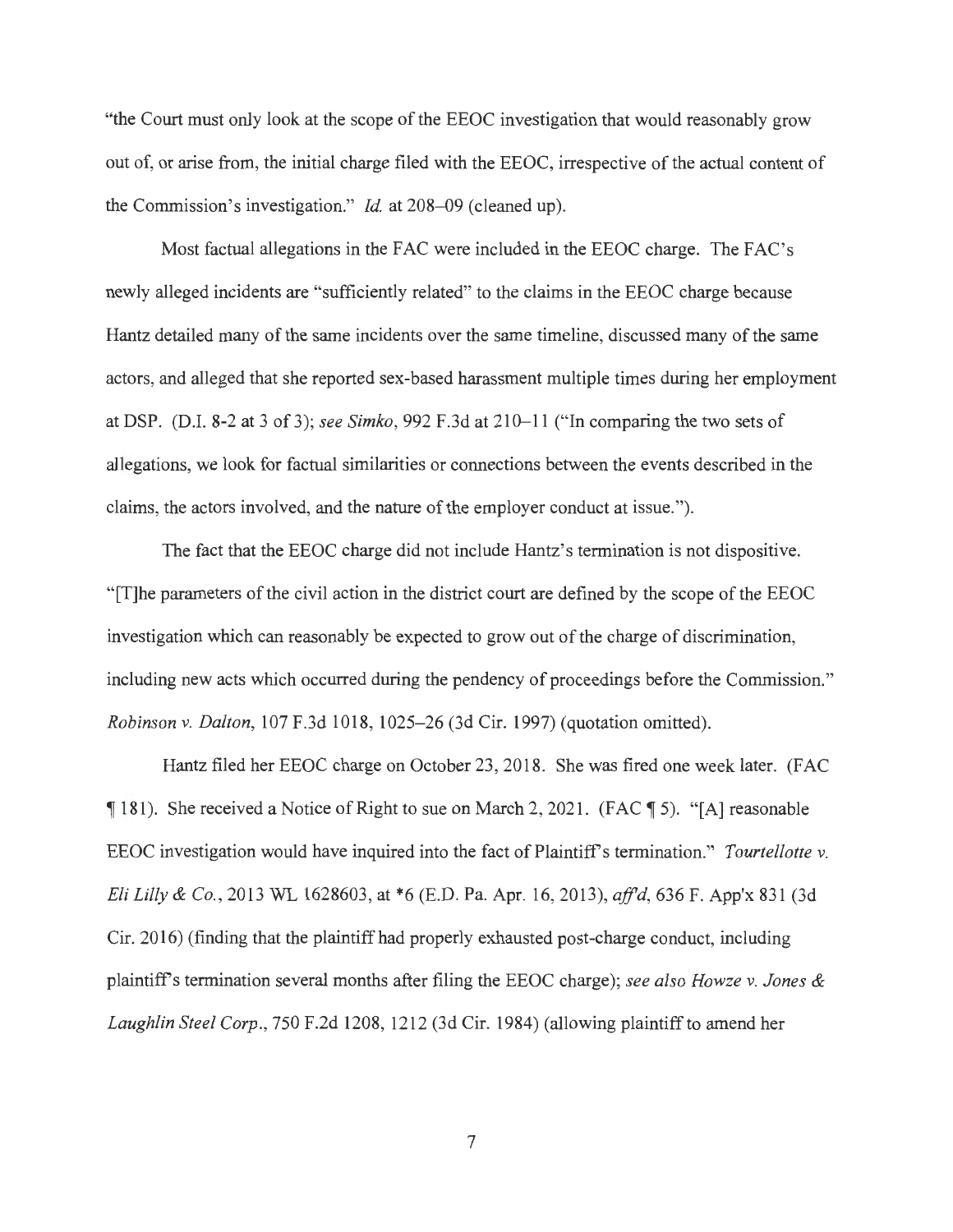complaint to include "a claim of retaliation which was never presented to or investigated by the EEOC").

Defendant asks me to preclude Hantz from relying on facts not alleged in the charge. (D.I. 8 at 10). Under Third Circuit law, Hantz may rely on incidents that would have been within the scope of the EEOC's investigation. Thus, I will not issue such a blanket preclusion at the beginning of the case.

## **C. Transfer from Troop 4 to Troop 5 is Plausibly an Adverse Action**

Defendant argues that I should dismiss Hantz's involuntary transfer in retaliation claim (Count IV) in part because Hantz fails to allege an "adverse action"—in particular, "Hantz fails to allege how the transfer from Troop 4 to Troop 5 altered her compensation, privileges, status, or opportunities." (D.I. 8 at 11). Defendant briefly makes the same argument for Hantz's involuntary transfer claim (Count II). (D.I. 12-13).

Count II alleges gender discrimination while Count IV alleges retaliation. Each offense has the element "adverse action," though only the discrimination claim requires that the adverse action affect a plaintiff's employment status. *See Burlington N. & Santa Fe Ry. Co. v. White*, 548 U.S. 53, 62-64 (2006) ("[T]he antiretaliation provision, unlike the [antidiscrimination] provision, is not limited to discriminatory actions that affect the terms and conditions of employment."). Retaliation simply requires that a "reasonable employee would have found the challenged action materially adverse.... mean[ing] it well might have dissuaded a reasonable worker from making or supporting a charge of discrimination[.]" *Id.* at 68 (internal citations omitted).

I think that Hantz has alleged a claim for both counts. The Third Circuit has "held that employment decisions such as transfers and demotions may suffice to establish the third element

8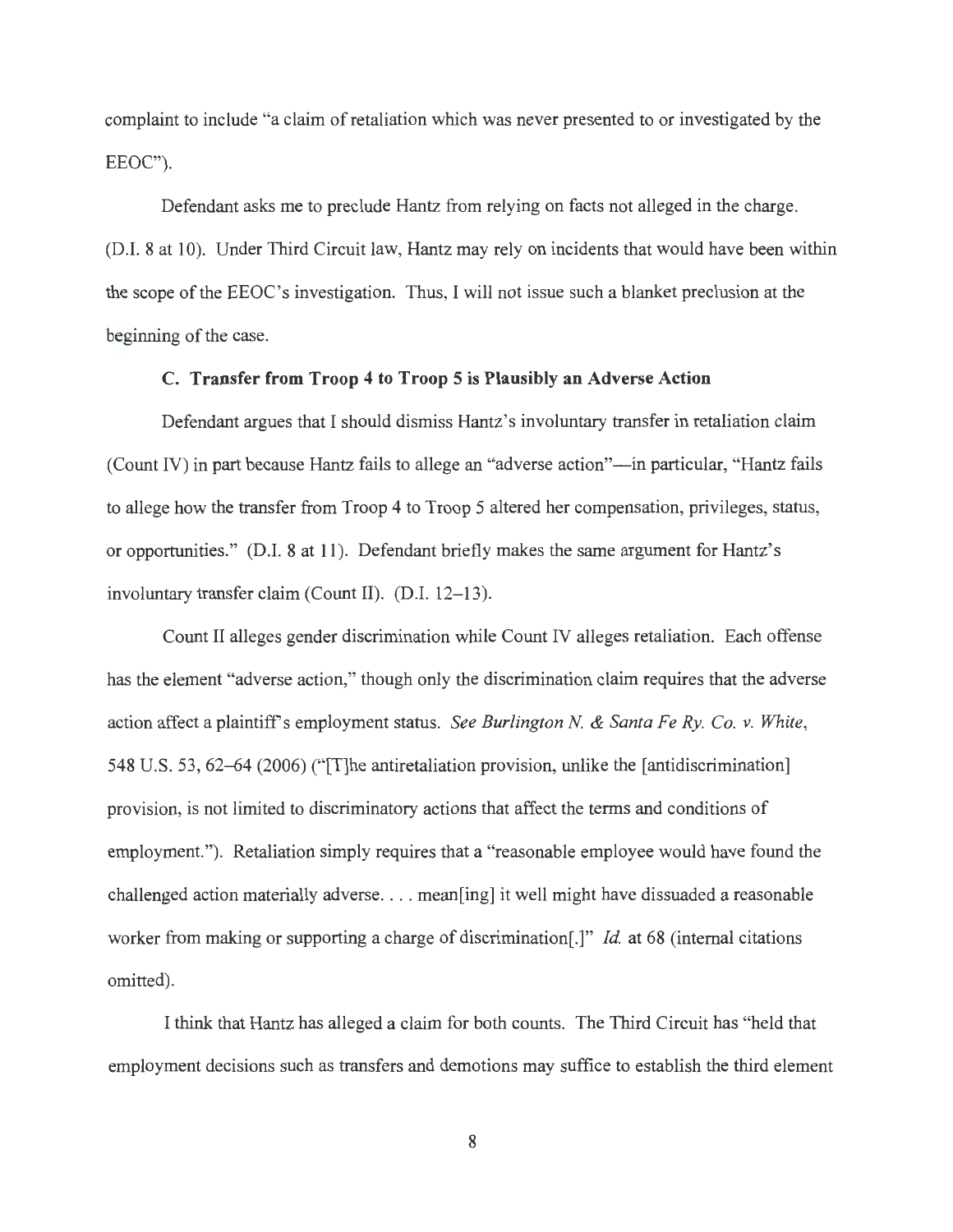of a plaintiffs prima facie case [ of discrimination]." *Jones v. Sch. Dist. of Philadelphia,* 198 F.3d 403, 411-12 (3d Cir. 1999). In *Jones*, the Third Circuit held that a teacher had suffered an adverse employment action when he was transferred schools and was required "to teach what he regarded as less desirable science classes." *Id.* at 412. Here, Hantz has similarly alleged a transfer that she regards as less desirable due to both the distance from her home and because "Troop 5 is the same jurisdiction where Plaintiff's brother was found dead on the roadside.]" (FAC 1 157). Hantz also alleges that this transfer was against Defendant's "custom not to transfer senior officers unless they requested it." *(Id.* 153).

Defendant cites *Remp v. Alcon Lab'ys, Inc. ,* 701 F. App'x 103 (3d Cir. 2017) in support of its position. (D.I. 10 at 6-7). In the context of a retaliation claim, the Third Circuit held, "transferring a state trooper from one station to another and making his daily commute four and a half miles longer would not have dissuaded a reasonable worker from making or from supporting a charge of discrimination because the trooper failed to show that the transfer 'was more than a trivial inconvenience. "' *Id.* at 108 ( describing *Est. of Oliva ex rel. McHugh v. New Jersey,* 604 F.3d 788, 799 (3d Cir. 2010)). Despite this analogous case,<sup>2</sup> I do not find Defendant's argument persuasive at the motion to dismiss stage. Both *Remp* and *Estate of Oliva* were decided on summary judgment, not motions to dismiss. *See* 701 F. App'x at 104; 604 F.3d at 790. Furthermore, in *Estate of Oliva,* "Oliva's transfers ... were consistent with State Police practice at the time to assign a newly appointed trooper to his or her first two duty stations for approximately six months at each station and then to reassign the new trooper to a third station

<sup>&</sup>lt;sup>2</sup> Exactly how analogous the case is cannot be determined on a motion to dismiss. While I can take judicial notice of the approximate distances between the two Troops, and I can see the address Plaintiff used when pursuing administrative remedies, I cannot take judicial notice (and Defendant does not say that I should, *see* D.I. 8 at 11 n. 2) that that address is the relevant address for calculation of how much added commute the transfer would add.